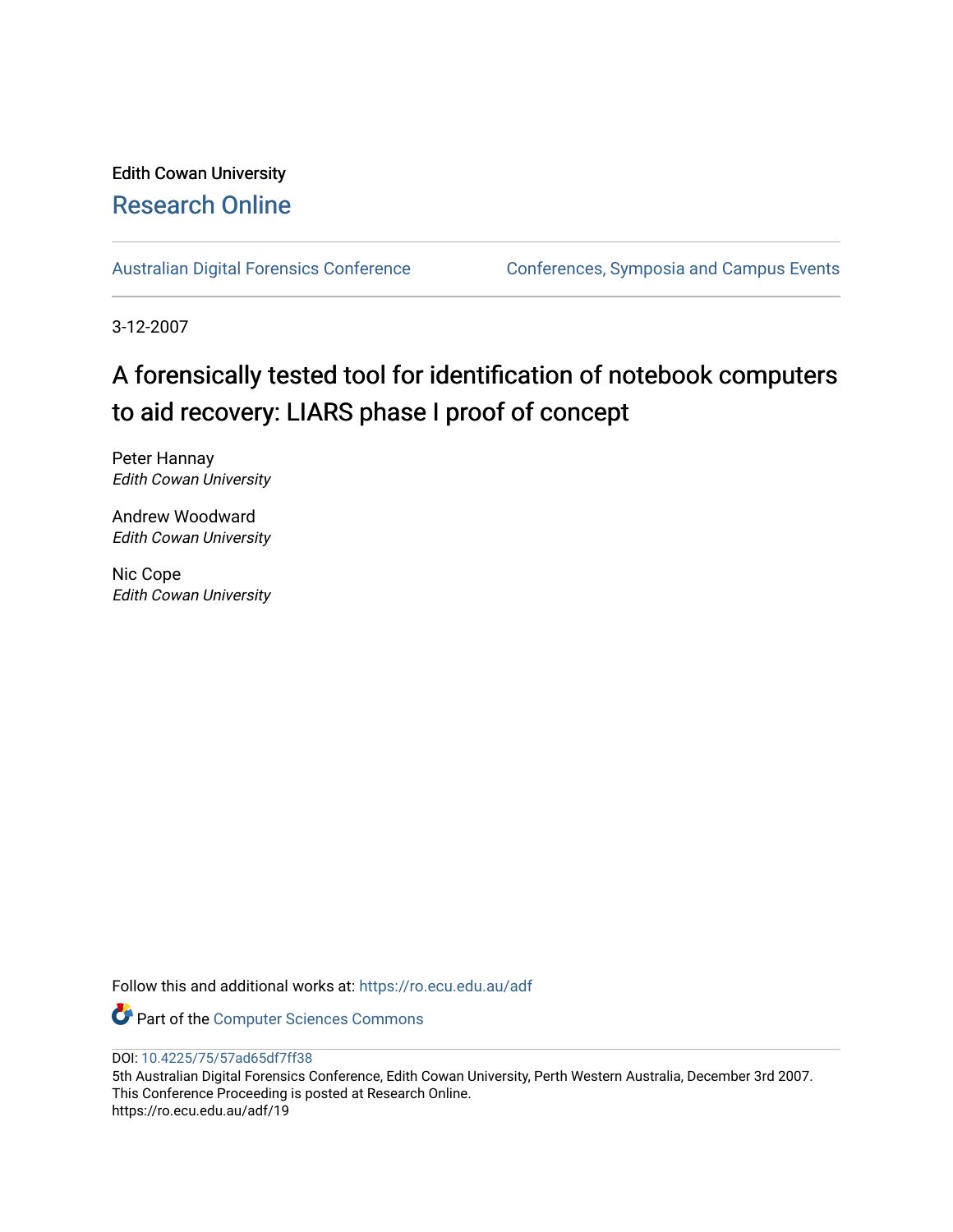## **A forensically tested tool for identification of notebook computers to aid recovery: LIARS phase I proof of concept**

Peter Hannay, Andrew Woodward and Nic Cope School of Computer and Information Science Edith Cowan University Perth, Western Australia peter@peterhannay.com [a.woodward@ecu.edu.au](mailto:a.woodward@ecu.edu.au) ncope@student.ecu.edu.au

## **Abstract**

*The LIARS tool was designed to enable identification, and potentially the return, to the rightful owner of stolen laptop or notebook computers. Many laptops are discovered by Police, but time constraints prevent recovered devices from being identified. This project has produced a proof of concept tool which can be used by virtually any police officer, or other investigator, which does not alter the hard drive in any fashion. The tool uses a modified version of the chntpw software, and is based on a forensically tested live Linux CD. The tool examines registry hives for known location of keys which may provide information about the owner of the laptop. This paper outlines the successful first phase of the project and looks at future directions.* 

#### **Keywords**

Forensic tools, software validation, linux, chntpw

## **INTRODUCTION**

Loss of corporate data is an on-going and increasing problem. There are both reports of laptops being stolen in the media where they concern government agencies or large corporations losing important data, as well as statistical reports as to the loss of both IP and hardware.

It seems that every other week an online IT news website reports of data going missing due to the theft of a laptop or notebook computer. In July 2007, a laptop belonging to an employee of the web security firm Verisign went missing (Leyden 2007). The data was not encrypted and it contained employee records including names, addresses and social security numbers. In April of the same year two laptops containing employee data for the Chicago public school system were stolen (Cullen 2007). These are just the high profile cases where the company has made them public. It does not include those that may have been kept quiet, and the smaller cases with a lower public profile.

There are also the statistics which attest to the fact that laptop theft is an on-going problem. Costs of laptop theft have two components: the hardware and the claimed value of the data on the stolen device. The most recent Australian report on computer crime, produced by AUSCERT, the 2006 Australian computer crime and Security survey, indicated that of those organisations surveyed, 58% reported theft of a laptop (AUSCERT 2006). This was up from 53% the previous year, but the year before that was also 58% (AUSCERT 2006). They also reported that 69% of organisations suffered financial loss as a result of laptop theft. No information was provided in terms of what proportion of the loss was due to the device itself, or any information contained on it. However, a value of 2.267 million dollars was attributed to laptop theft alone (AUSCERT 2006). Considering that there were only 126 respondents, when extrapolated to the whole of the Australian financial sector, this represents a significant loss. These figures also represent just organisations: they do not take into account theft of laptops from individuals.

Whilst a number of stolen devices are found, if their legitimate owners are not able to be found, then effectively, the device at least in the eyes of insurance companies has not been recovered. This creates two issues for those who have had devices stolen. Both issues are two-fold. Firstly, if the device is not returned to the original owner then they have effectively lost all of the information on it. The other aspect to this issue is that if the original owner cannot be identified, then the hard drive will be erased, and the information contained on it is again lost. Secondly, there is the financial cost of having to replace the laptop once stolen, or in the event that it is insured, the insurance company incurs the cost of having to replace the device. In addition there is the hidden cost of increased premiums in the case of the insured.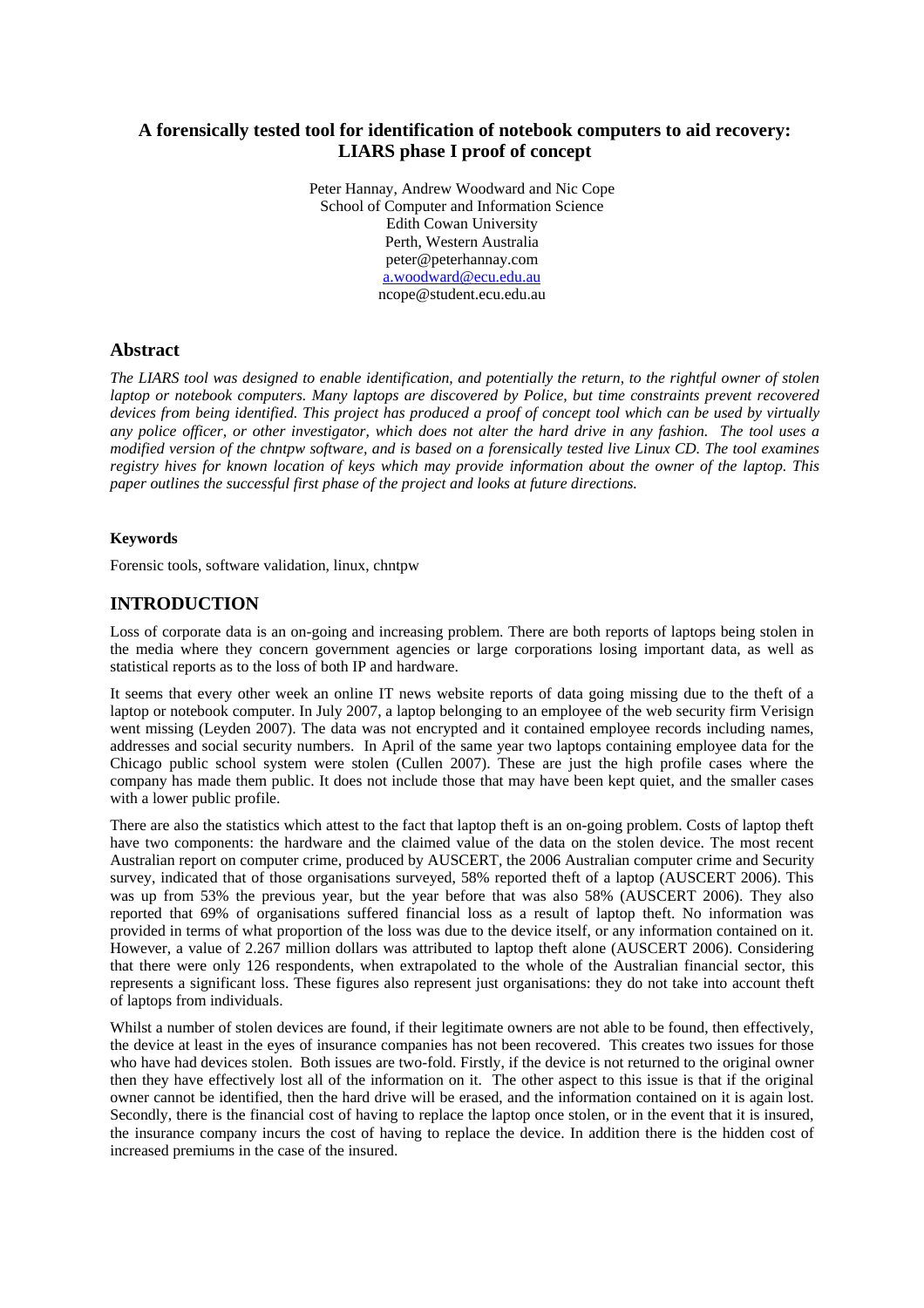A large number of laptops are found by police in the course of their duties, but unless the original owner can be found then the device is not considered to have been recovered. The sheer volume of devices and prevalence of more serious computer related crimes mean that the time required to properly identify the original owner of a laptop just does not exist. As a result, the official recovery rate of laptops remains low.

These facts and issues demonstrate the need for a basic tool which can be used by anyone with minimal training to allow for identification of the recovered laptops. This will allow for several important outcomes. The first, and most important for the legitimate owner, is the recovery of their laptop. Both the device itself and information contained in it will be important to them. To the police, identification of the original owners will allow for an increase in the so-called clear up rate, an aspect which is of importance to them. Thirdly, the insurance companies, who are ultimately responsible for paying for the replacement cost of the laptop, are also an interested party.

This paper outlines the tool that has been produced as a proof of concept for phase I of the LAIRS project. Namely, a tool which examines hard drives of laptop computers, which have not been formatted, and which are running Windows XP.

## **THE PROOF OF CONCEPT – LAIRS PHASE I**

There are three main components to the LIARS system: the underlying Live CD, the tool itself, and testing. All three are equally as important, but the Live CD needs to be established firstly, as the tool requires it to run. Testing will be very important, because although the information may not be used in a legal proceeding, there is the chance that it will, and therefore it needs to meet established forensic standards.

#### **Assumptions**

There is one main assumption or decision that has been made for this project and it relates to the operating system. This project will work from the assumption that the majority of laptops are running Windows XP as their primary operating system. This is a reasonably safe assumption, as Windows XP was released in 2001, and although Windows Vista is due for release shortly, it is not yet available other than in beta form. This assumption will cause some issues later on, particularly with Windows Vista being made available shortly. However, as with Windows XP, it is likely that it will be some time before Windows Vista achieves widespread adoption. It is estimate by the Western Australian police force that it took windows XP approximately 2 years to achieve majority use (D. Taylor, personal communication  $18<sup>th</sup>$  June 2007).

#### **The Application - chntpw**

The application to be developed for use will need to be able to extract information from the Windows registry, as user and owner data for Windows XP systems is stored in the registry hives.

One of the advantages of using a linux distribution is that it is covered by the GPL, meaning that source code of all components is available. It also means that the software is available without any financial commitment. Although there are programs such as Registry Viewer available, this is proprietary software, which requires both licensing fees and the use of a dongle for its operation (AccessData 2006). Also, it will only run in a Windows environment, making it unsuitable for this project.

This project will use the chntpw utility, a program designed to change administrator passwords on Windows computers (Hagen 2004). Although designed for locating passwords in the SAM (security account manager) registry hive and resetting them, this program also has registry viewing and editing functionality. It is this aspect of the chntpw utility which is desirable, as much information relating to legitimate owner and any organisational registration information can be found in the registry. This software is also open source under the GPL and LGPL licenses, which provides several advantages. The first advantage is that the code can be examined to make sure that there are no unexpected features or pieces of code which may affect the host system in an unwanted manner. The second is that as we have the source code, it can be altered or changed to suit our purposes, saving a lot of development time. The third is that in this case there is no financial cost, as long as the original author is acknowledged.

### **Location of Information on the hard drive / Hives examined**

The LIARS tool interrogates the following registry hives:

- SAM (HKEY\_LOCAL\_MACHINE\SAM)
- Security (HKEY\_LOCAL\_MACHINE\Security)
- Software (HKEY\_LOCAL\_MACHINE\Software)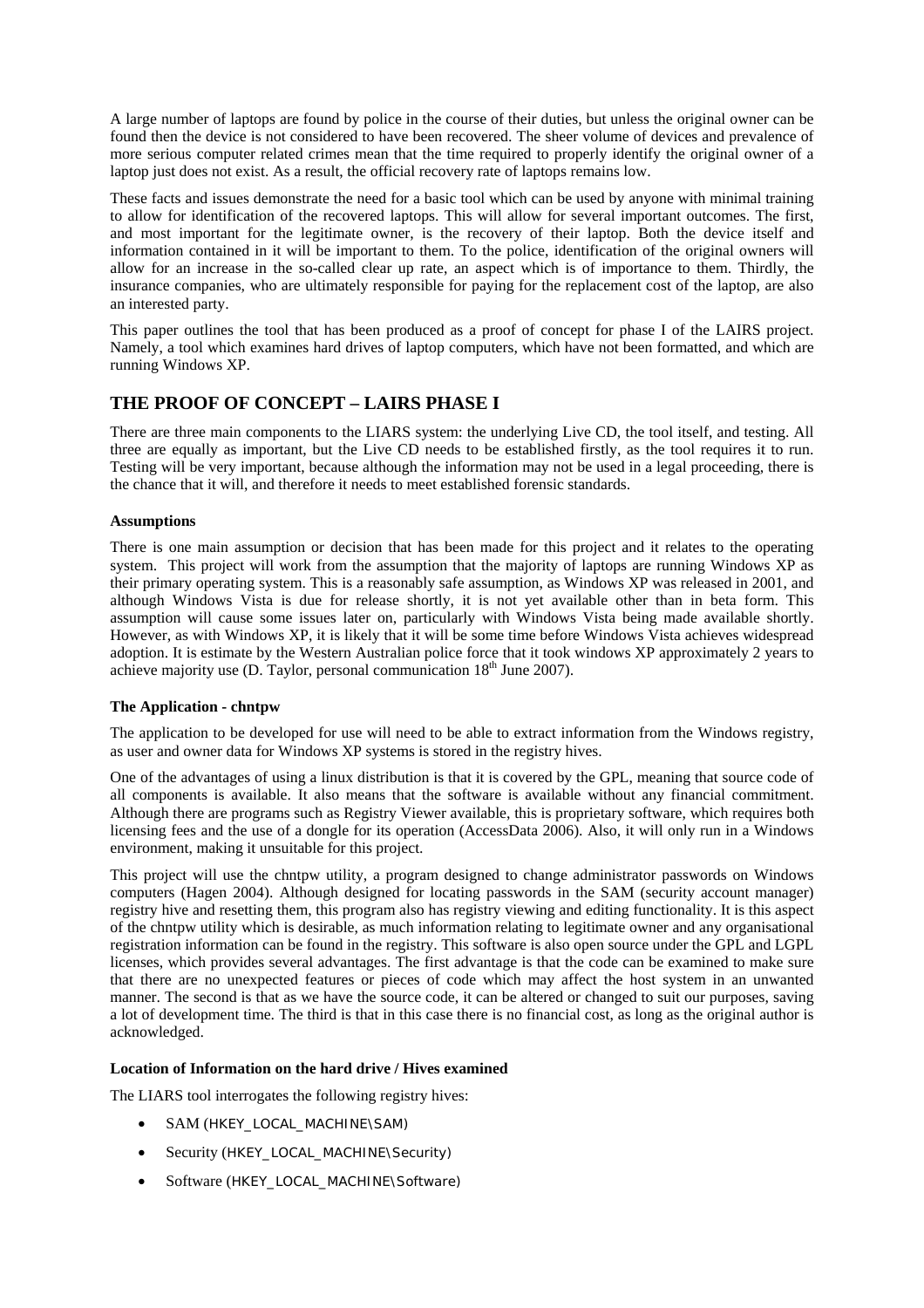- System (HKEY\_LOCAL\_MACHINE\System)
- NTUSER.dat (HKEY\_USERS\DEFAULT)

It should be noted that the tool is capable of interrogating other registry hives if required. The currently used hives are simply a matter of configuration.

When a Windows XP operating system is installed, the user is prompted to enter both their name, and that of the company, if applicable. This may or may not happen where the laptop is bought from a local supplier, but it is highly likely that this will be done where a corporate or standard operating environment (SOE) image is used. A search of an ECU laptop with an SOE image reveals many registry keys where the word "ECU" is found. In addition, there are numerous other applications which also store user information in the registry hives. Information is also stored about other applications, such as messenger clients and email programs (AccessData 2005). Table 1 contains a list of common user information and its location in the registry. Some of this information is stored in the NTUSER.DAT file. In addition to the information contained in the table, there are other locations and applications which store information about the user or registered organisation / owner of the laptop.

There are registry keys created by Office 2003, Office XP, Office 2000, Outlook Express and Outlook. In addition, virtually any software package that installs itself correctly will also create registry information which will contain the user's details. For example, the Adobe family of products contains this information. This is very useful, as virtually every computer has a copy of the freely available Adobe Reader in order to read PDF files (Adobe 2007).

| Table 1: Information about the registered user, company, and other software variables and their respective |                                       |  |  |
|------------------------------------------------------------------------------------------------------------|---------------------------------------|--|--|
|                                                                                                            | <i>location in the registry hive.</i> |  |  |

| <b>Identifier</b> | <b>Key</b>                                                                              | <b>Value</b>           |
|-------------------|-----------------------------------------------------------------------------------------|------------------------|
| Office XP         | HKEY_LOCAL_MACHINE\Software\Microsoft\Windows\C                                         | RegCompany             |
| Company name      | urrentVersion\Uninstall\< GUID>                                                         |                        |
| Windows XP        | HKEY LOCAL MACHINE\SOFTWARE\Microsoft\Windo                                             | RegisteredOwner        |
| User name         | ws NT\CurrentVersion                                                                    |                        |
| Windows XP        | HKEY_LOCAL_MACHINE\SOFTWARE\Microsoft\Windo                                             | RegisteredOrganization |
| Company name      | ws NT\CurrentVersion                                                                    |                        |
| Windows XP        | HKEY_LOCAL_MACHINE\SOFTWARE\Microsoft\Windo                                             | RegOwner               |
| User name         | ws\CurrentVersion\Installer\UserData\ <guid>\Products\<id< td=""><td></td></id<></guid> |                        |
|                   | $>\$ [nstallProperties]                                                                 |                        |
| Windows XP        | HKEY_LOCAL_MACHINE\SOFTWARE\Microsoft\Windo                                             | RegCompany             |
| Company name      | ws\CurrentVersion\Installer\UserData\ <guid>\Products\<id< td=""><td></td></id<></guid> |                        |
|                   | $>\$ [InstallProperties]                                                                |                        |

#### **Technical Implementation**

A number of components are utilised as part of the LIARS project, the first of these is the underlying Linux operating system that forms the base of the live environment, from which LIARS runs (Figure 1). This live environment has been provided by the Simple Image Preview Live Environment (SImPLE) project. This environment ensures that all data is accessed in manner in which the forensic integrity of the host system is not compromised. The LIARS tool itself exists on top of this live environment.

The LIARS tool is currently comprised of a database, a file system analysis script and a modified version of the chntpw utility. The database stores information relating to the registry hives of interest and the registry keys to be examined, this database is utilised by the file system analysis script and the modified chntpw utility.

The file system analysis script retrieves information relating to the registry hives, primarily expected file names and mime types. This information is then used to locate registry hives of interest; the location and hive types of the located hives are then stored in the database for later use.

The database is then read by the modified chntpw utility which cross-references the previously stored hive locations with a list of registry keys of interest. The modified chntpw utility then reads the value of each of these keys from the applicable registry hives and displays them to the user (Figure 2). At this stage the operation of the LIARS tool has completed and the system can be powered off at the user's discretion.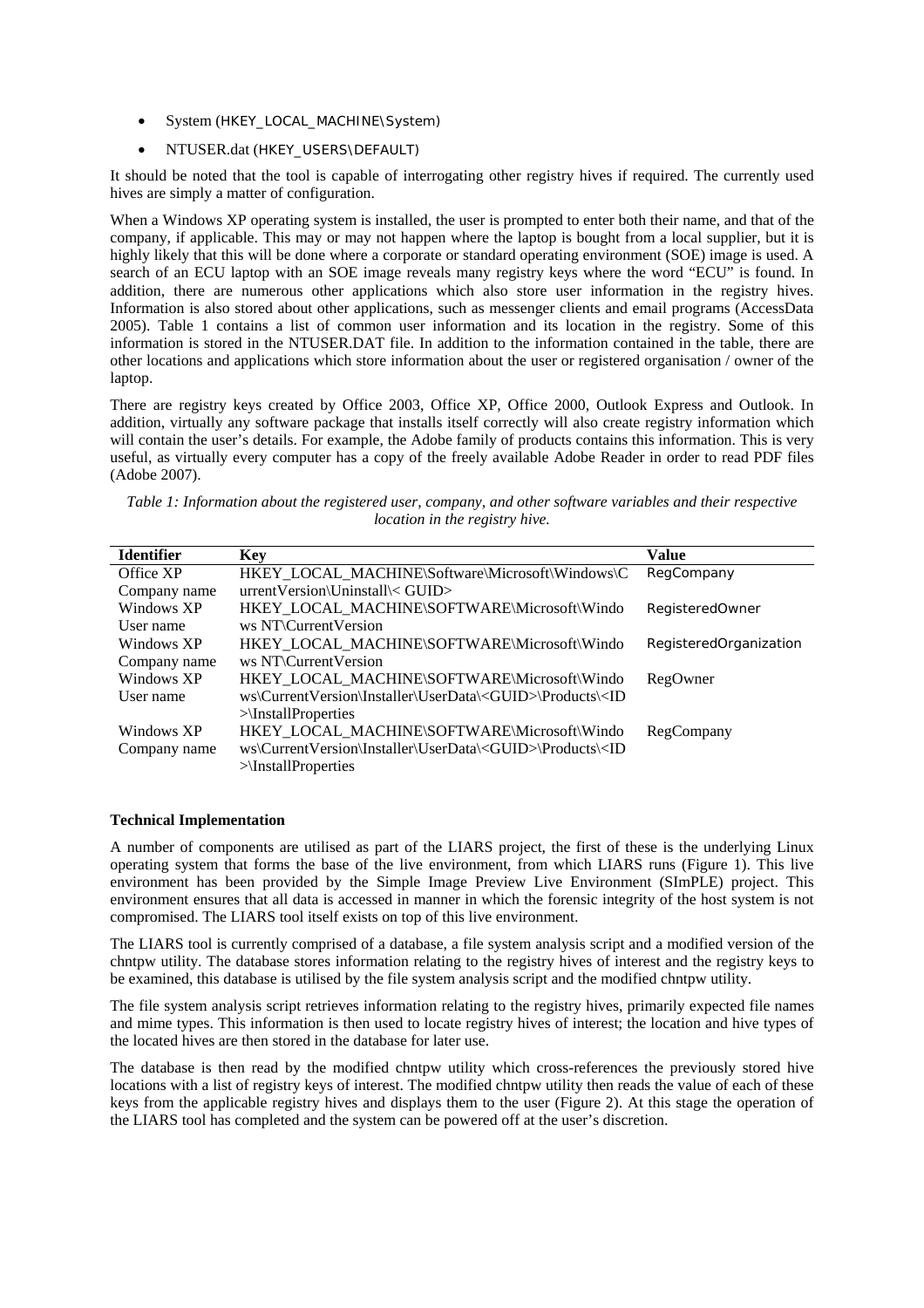#### **Preliminary investigation into LIARS vs Vista**

The LIARS proof of concept tool has been tested on a Vista machine, and while it ran without problem, it did not return any registry values. This is likely due to the values currently being used by LIARS being specific to Windows XP. These values are likely to be differently named which would mean that they are not present at all on a Windows Vista PC. Available technical data on the Windows Vista registry indicates that the registry structure and location is the same for that of Windows XP (Microsoft 2007). Investigation of the Windows Vista registry for keys relating to the location of registered owner and registered company returned several values (Table1). This makes it likely that the LAIRS tool can easily be reconfigured to work on Windows Vista as well as Windows XP.

Table 2: Registry keys found in the Windows Vista registry relating to registered company and owner

|               |                                                     | <b>Value</b>    |
|---------------|-----------------------------------------------------|-----------------|
| Windows Vista | HKEY LOCAL MACHINE\SOFTWARE\Microsoft\Windo         | RegCompany      |
|               | ws\CurrentVersion\Installer\UserData\S-1-5-         | <b>RegOwner</b> |
|               | 18\Products\5820D59FFDE05A2418084F7929EC5388\Instal |                 |
|               | <b>Properties</b>                                   |                 |
| Windows Vista | HKEY_LOCAL_MACHINE\SOFTWARE\Microsoft\Windo         | RegCompany      |
|               | ws\CurrentVersion\Installer\UserData\S-1-5-         | <b>RegOwner</b> |
|               | 18\Products\7B6E62F3B230B4042903A325C7F63EB6\Instal |                 |
|               | <b>Properties</b>                                   |                 |
| Windows Vista | HKEY LOCAL MACHINE\SOFTWARE\Microsoft\Windo         | RegCompany      |
|               | ws\CurrentVersion\Installer\UserData\S-1-5-         | <b>RegOwner</b> |
|               | 18\Products\B1F8F46A682D28A4689BE77F64CCD443\Inst   |                 |
|               | allProperties                                       |                 |
|               |                                                     |                 |

## **LIMITATIONS**

There are a number of limitations that effect the current implementation of the LIARS project, it should be noted that the majority of these will be addressed as part of the future development of the project. In its current state the LIARS software is unable to extract data from hard disks that have been formatted or where the contained data is otherwise deleted. As a current limitation of the libraries used by LIARS it is not yet possible to recover information from systems that are running and operating system other than Microsoft Windows XP. Finally there have been instances in which the underlying Linux live environment provided by the SImPLE project has failed to operate on some hardware.

## **FUTURE WORK**

Whilst development of this proof of concept tool has been successful, there is still more work to be done. This includes, dealing with formatted hard drives, other operating systems (Windows Vista) and the inclusion of more registry keys. Lastly, and most importantly, is to recode the tool so as to not use any of the chntpw source code.

#### Examining formatted drives

The second phase will be to expand upon the basic module, and look at deleted data. In the event that a laptop has been formatted, no data will be available to an investigator at a topical level. At this point, it will be necessary to examine the drive using a forensic analysis tool in order to attempt to recover information. This functionality will be added to the basic application, but user intervention, and thus training, will be kept to a minimum. As with Phase I, this phase will also be built upon the forensically validated Live CD, with the application also undergoing thorough testing.

#### Windows Vista

At the time of writing, numerous organisations have published statistics as to the low rate of uptake of Microsoft's latest desktop operating system, Windows Vista (Whipp 2007; Larsen 2007; Orion 2007). Whilst there may be doubts as to the accuracy of these surveys, they all indicate a low rate of usage, meaning that the majority of laptops are likely to be running Windows XP. A report on a survey conducted by the Sunbelt company reported that for all users, Windows XP accounted for approximately 83% of operating systems present, with Vista accounting for only 9.3% for home users and a very low 0.03% in business machines (Orion 2007). However low the uptake of Vista may be, at some point it will become an issue if the LIARS tool is not able to extract data from its registry. As part of ongoing development the project will be expanded to include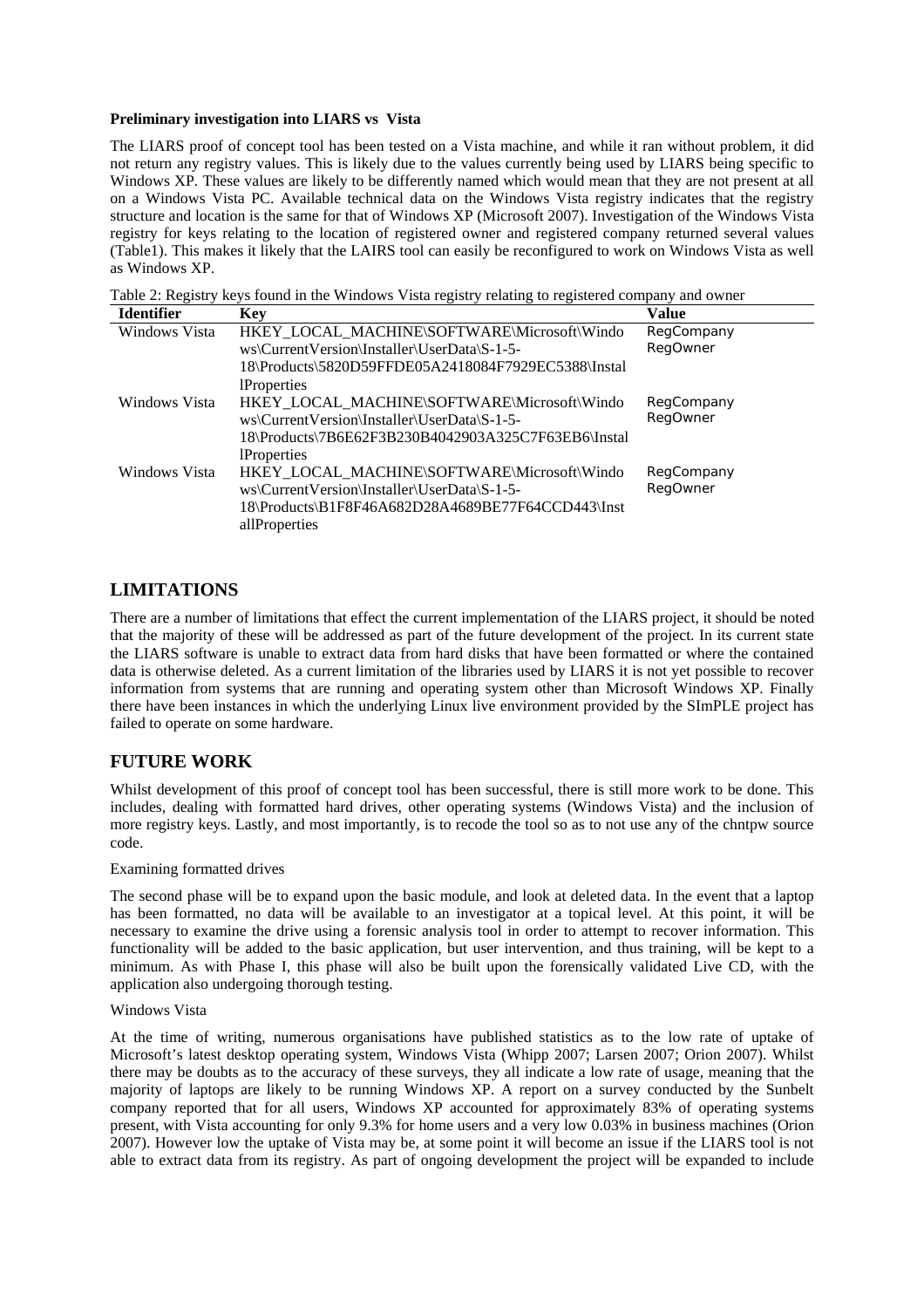support for Windows Vista and other operating systems as is deemed appropriate by the developers. This will allow for LIARS to remain useful as adoption of this new operating system increases.

Increase the number of registry keys examined

In addition to the other changes listed, the database of included registry entries will be enhanced to include information that is made available by selected third party applications. In particular those programs that are used by almost everyone would be likely candidates. For example, there would not be many users that do not have Adobe Acrobat Reader installed on their computers. The portable document format (PDF) is in widespread use, and Acrobat Reader is an essential utility if you wish to view these files. A preliminary examination by the authors has found that this product has several registry entries which would be of use to the project. Others may include third party web browsers, such as Mozillas Firefox (Mozilla 2007).

Re-write the code

In the event that the tool is to gain a commercial profile, it is important that there be no intellectual property or other licensing issues in relation to the use of the chntpw code. Whilst this is an open source tool, it would still be preferable that there be no issues of ownership. This will entail some additional work, but the authors now have a greater understanding of how the registry is structured, and how to extract information from it.

## **CONCLUSION**

The first phase of LIARS is now complete, with a proof of concept tool able to interrogate the registry hives of aim of the LIARS project is to develop a tool that can be used by a police officer, or other investigator, with little knowledge of computers. The tool will be produced and subsequently tested to determine its forensic validity with an appropriate framework. The Live CD which will be used as the base for the examination tool is currently undergoing testing. It is hoped that when the application has been successfully developed, that it will be used by the WA Police force in the field, and that its use will result in a significant increase in return of laptops to the official owners.

Future phases will add additional functionality to the LIARS system, with the ultimate aim to the ability to examine deleted sectors of the hard drive. Future research will look at examining Windows installations for other sources of identifying information, in addition to those being used now. Searching of email for user details is a potential avenue which will be explored. With the slow, but increasing, uptake of Windows Vista, it will also be necessary to examine the tools functionality in relation to its ability to locate the same information.

## **REFERENCES**

- AccessData (2005). Registry quick find chart, URL [http://www.accessdata.com/media/en\\_us/print/papers/wp.Registry\\_Quick\\_Find\\_Chart.en\\_us.pdf](http://www.accessdata.com/media/en_us/print/papers/wp.Registry_Quick_Find_Chart.en_us.pdf) accessed 18 September 2007
- AccessData (2006). AccessData Registry Viewer, URL <http://www.accessdata.com/products/rv/> accessed 18 September 2007
- Adobe (2007). Adobe Reader, URL <http://www.adobe.com/products/acrobat/readermain.html>accessed 19 October 2007
- AUSCERT (2006). 2006 Australian computer crime and Security survey, URL <http://www.auscert.org.au/images/ACCSS2006.pdf> accessed 10 October 2007
- Cullen, D. (2007). Laptop thefts expose 40,000 Chicago teachers, URL [http://www.theregister.co.uk/2007/04/09/chicago-teachers\\_security\\_breach/](http://www.theregister.co.uk/2007/04/09/chicago-teachers_security_breach/) accessed 16<sup>th</sup> October 2007
- Hagen, P.N. (2004) The Offline NT Password & Registry Editor, URL <http://home.eunet.no/pnordahl/ntpasswd/> accessed 19 October 2007
- Helix (2006). The Helix Live CD page, URL<http://www.e-fense.com/helix/>accessed 20 October 2007
- Knoppix (2006). Knoppix, URL<http://www.knoppix.org/> accessed 15 October 2007
- Larsen, E. (2007). Vista uptake slow as companies shy away, URL [http://www.itweek.co.uk/personal-computer](http://www.itweek.co.uk/personal-computer-world/news/2185624/vista-uptake-slow-research)[world/news/2185624/vista-uptake-slow-research](http://www.itweek.co.uk/personal-computer-world/news/2185624/vista-uptake-slow-research) accessed 20th October 2007
- Leyden, J. (2007). VeriSign worker exits after laptop security breach, URL [http://www.theregister.co.uk/2007/08/06/verisign\\_laptop\\_theft/](http://www.theregister.co.uk/2007/08/06/verisign_laptop_theft/) accessed 16<sup>th</sup> October 2007
- Microsoft (2007). Windows registry information for advanced users, URL <http://support.microsoft.com/kb/256986/> accessed 20<sup>th</sup> October 2007